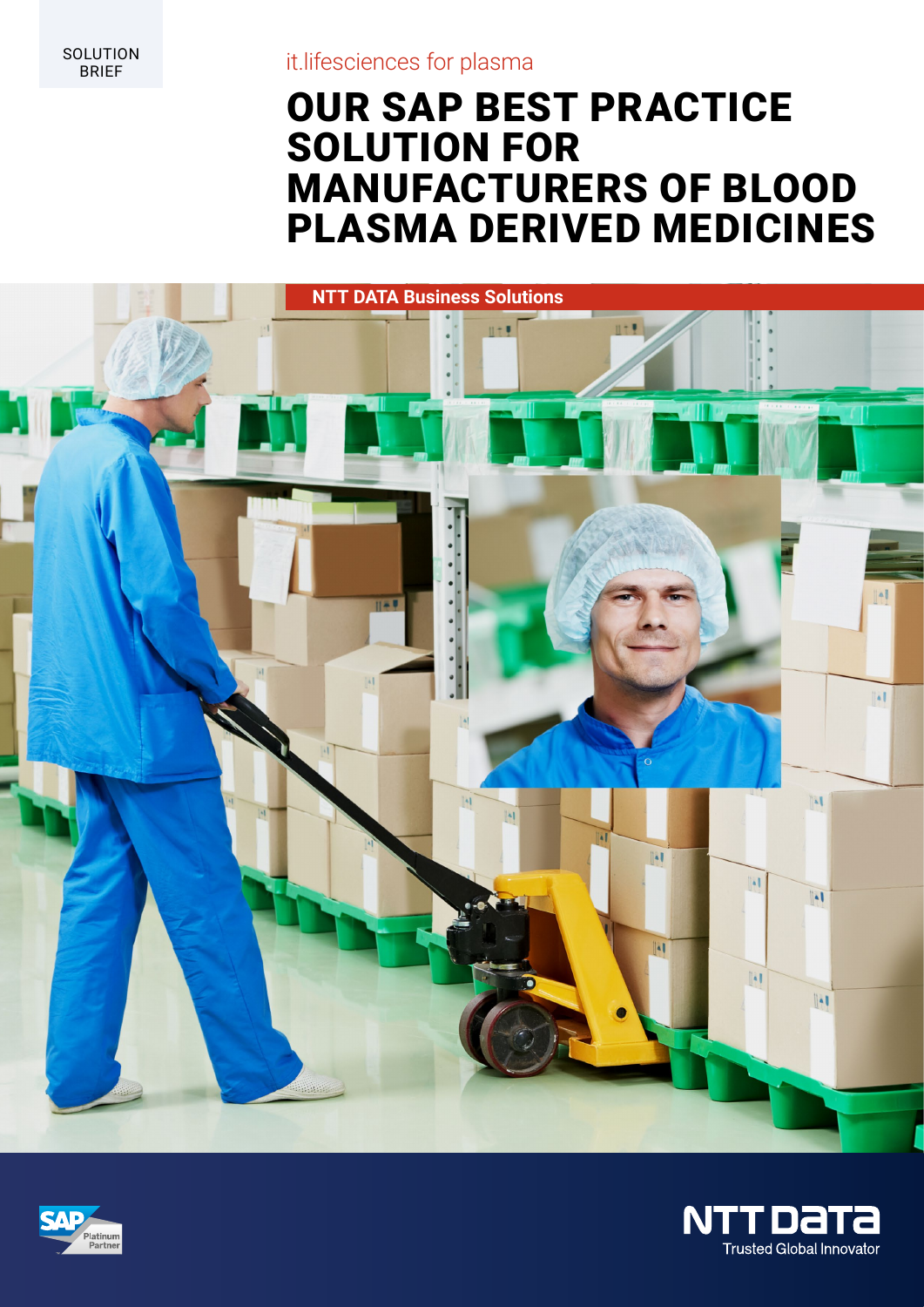# Gain Visibility into Your Entire Plasma Supply Chain FROM INDIVIDUAL DONATION TO FINISHED PRODUCTS

Simplify your plasma donation management process. Eliminate the complexity involved with working in separate, custom-built software systems. Avoid the time-consuming hassle of error-prone manual – and often duplicate – work.

it.lifesciences for plasma is our accelerator for the blood plasma processing industry. It ensures a single source of truth throughout all relevant end-to-end-processes, from individual donations to finished plasma derived medicines. The software enables one-click batch traceability reporting in highly regulated environments. And, it supports all aspects of GxP and computer system validation.

### **The Benefits of our Integrated Best Practices Solution**

**1 Take control of your entire plasma supply chain with our integrated SAP industry solution that<br>
1 Take control of your entire plasma supply chain with our integrated SAP industry solution that<br>
<b>1 Take control of your e** accelerates and smartens the production of blood plasma derived medicines. With our one-click batch traceability, you gain full transparency from individual donations to finished products.

- **-** One integrated single source application for plasma traceability reporting
- **-** Supports the business model for plasma manufacturers and for Contract Manufacturing Organizations (CMO model)
- **-** Runs on SAP ECC as well as on SAP S/4HANA
- **-** Pre-storage un-controlled plasma: plasma shipment reception
- **-** Identification & Weighing: plasma unit scanning
- **-** Logistics & Storage: pallet composition, pick, pack and production staging
- **-** Planning: pool building, pallet allocation worklist
- **-** Production: production lot composition
- **-** Look-back handling: end-to-end process integration, look-back status management, donor integration
- **-** LIMS integration
- **-** Reporting: extensive multi-angle look-back reporting, PMF, cold chain, stocks
- **-** More than 300 processes supported by it.lifesciences for plasma
- **-** WebPortal principles
- **-** Electronic bleeding list upload & advanced shipping notification
- **-** Real-time look-back announcements
- **-** Supplier interaction with DMS for contracts, audits, checklists and more









## **it.lifesciences for plasma solution features**